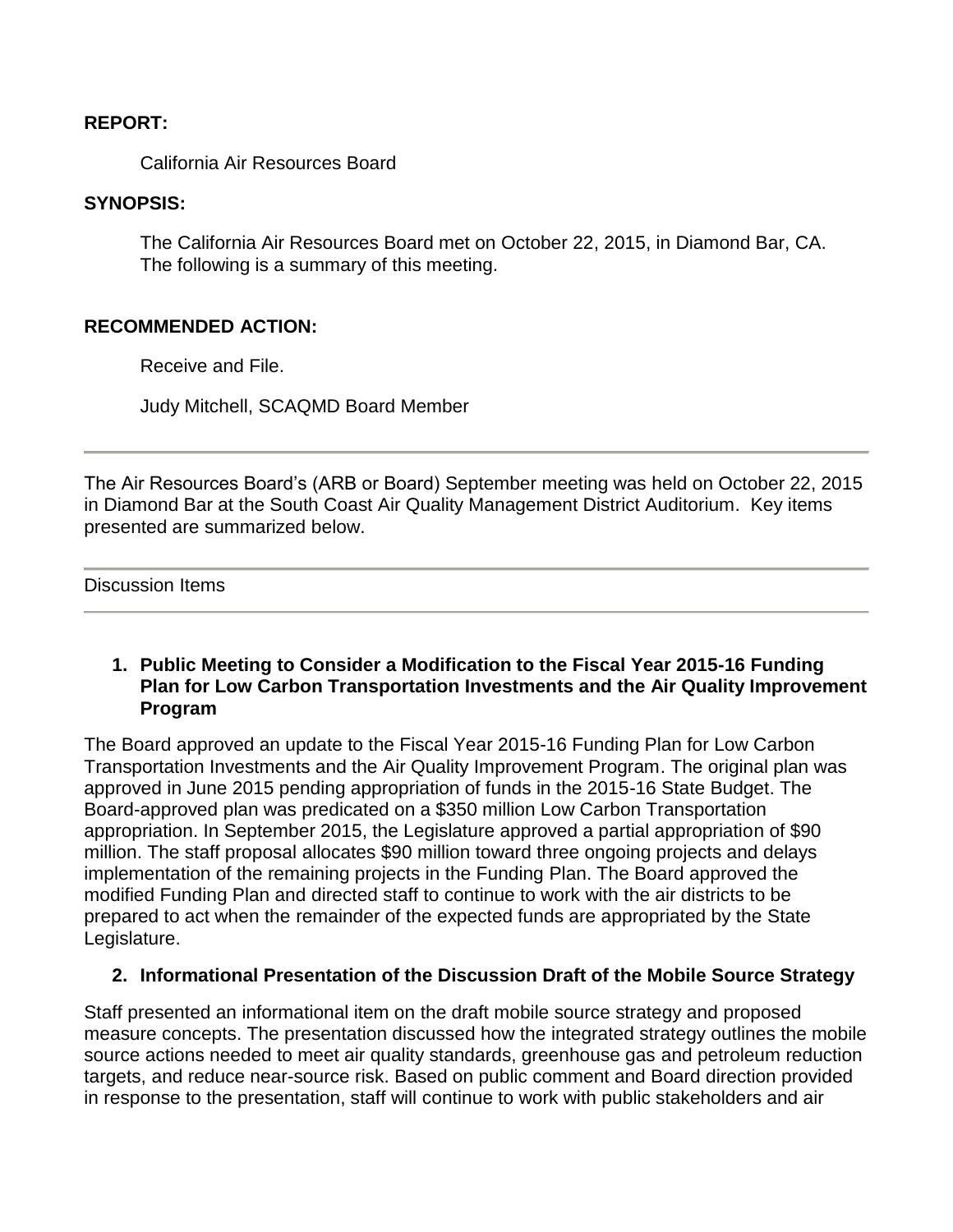districts to develop the measure concepts into control measures for subsequent consideration by each air district for inclusion in their State Implementation Plan submittals that are due in 2016 for meeting federal air quality standards. Elements of the mobile source strategy will also be incorporated into other planning efforts including ARB's Scoping Plan update, California's Sustainable Freight Action Plan, and ARB's Short Lived Climate Pollutant Plan.

# **3. Update to the Board on the Advanced Clean Cars Program Mid-Term Review**

Staff presented to the Board an update on on-going work related to the Advanced Clean Cars mid-term review, including updates on work with Federal agencies, current zero emission vehicle sales, and research related to consumer preferences. The Board directed staff to look more closely at the credit system and markets involved in the program as the Mid-Term Review progresses towards its final presentation to the Board in late 2016.

## **4. Update to the Board on Zero Emission Vehicle Market Enabling Actions**

Staff, along with invited representatives from other state governments and non-governmental organizations, updated the Board on efforts to enable zero emission vehicle markets. The update covered fueling infrastructure, fleet purchases, multi-state and national partnerships and other relevant topics. Based on the staff presentation and public testimony, the Board discussed a need for more public outreach and consumer education on low and zero emission vehicles, particularly at the dealership and vendor level*.* 

## **5. Update to the Board on Advanced Clean Cars Particulate Matter Measurement Feasibility**

Staff presented an assessment of the feasibility of measuring Particulate Matter (PM) emissions, at and below 1 mg/mi. This informational item was in response to industry concerns about low-level PM emissions measurement. The staff presentation included the progress made, in cooperation with various stakeholders, in gravimetric PM emission determination at and below 1 mg/mi with the conclusion that current methods are adequate and should remain the approved test method. In addition to presenting these findings, staff also provided an evaluation of other approaches to PM emission measurement.

## Consent Items

**1. Public Meeting to Consider the Greenhouse Gas Quantification Determination for the Shasta Regional Transportation Agency's Regional Transportation Plan/Sustainable Communities Strategy** 

The Board accepted the Shasta Regional Transportation Agency's determination that its 2015 Regional Transportation Plan/Sustainable Communities Strategy, if implemented, would achieve the region's per capita greenhouse gas emissions reduction targets for 2020 and 2035 set by the Air Resources Board.

**2. Public Meeting to Consider the Greenhouse Gas Quantification Determination for the Tulare County Association of Governments' Regional Transportation Plan/Sustainable Communities Strategy** 

Page 2